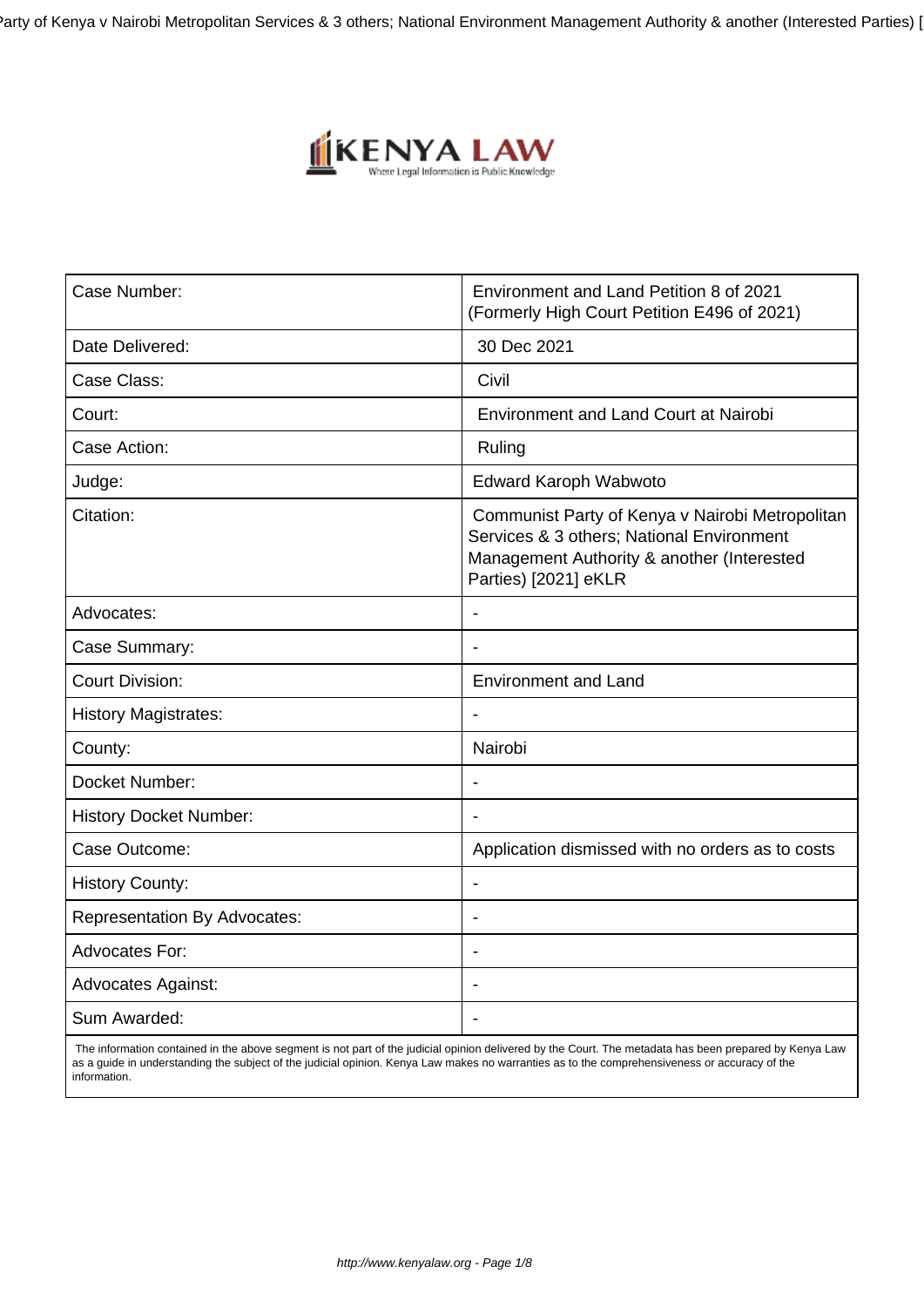Party of Kenya v Nairobi Metropolitan Services & 3 others; National Environment Management Authority & another (Interested Parties)

### **REPUBLIC OF KENYA**

### **IN THE ENVIRONMENT AND LAND COURT**

### **AT NAIROBI**

### **ELC PETITION NO. 8 OF 2021**

### **(FORMERLY HIGH COURT PETITION NO. E496 OF 2021)**

### **VERSUS**

| DIRECTOR GENERAL OF |  |
|---------------------|--|
|                     |  |
|                     |  |
|                     |  |
| A NITY              |  |

**AND**

| NATIONAL ENVIRONMENTMANAGEMENT AUTHORITY1 <sup>ST</sup> INTERESTED PARTY |  |
|--------------------------------------------------------------------------|--|
|                                                                          |  |

### **RULING NO. 2**

### **Introduction**

1. In its Ruling dated 7<sup>th</sup> December 2021, this Court, after due analysis of the applicable principles for the grant of conservatory orders to the facts of the instant case; restrained the  $1<sup>st</sup>$  and  $2<sup>nd</sup>$  Respondents from carrying out any renovations, cutting down of tress and any works on **Uhuru Park** (hereinafter the "**Park"**) pending the hearing and determination of Petition.

2. Immediately thereafter, by a motion dated  $8^{th}$  December 2021, the 2<sup>nd</sup> Respondent moved this Court for the following prayers: -

*i. Spent…*

*ii. THAT pending the hearing and determination of this Application, this Honourable Court be pleased to temporarily set aside the proceedings of the 6th day of December, 2021 and the subsequent ruling and/or orders delivered and issued thereof on the 7th day of December, 2021.*

*iii. THAT pending the hearing and determination of the Application, this Honourable Court be pleased to make an order that the Petitioner duly serves the 2nd Respondent forthwith with the pleadings in this matter and to continue to so do during the pendency of this matter and thereafter grant leave to the 2nd Respondent to file its response to the Applicant and the Petition.*

*iv. THAT pending the hearing and determination of the Petition, this Honourable Court be pleased to temporarily set aside the*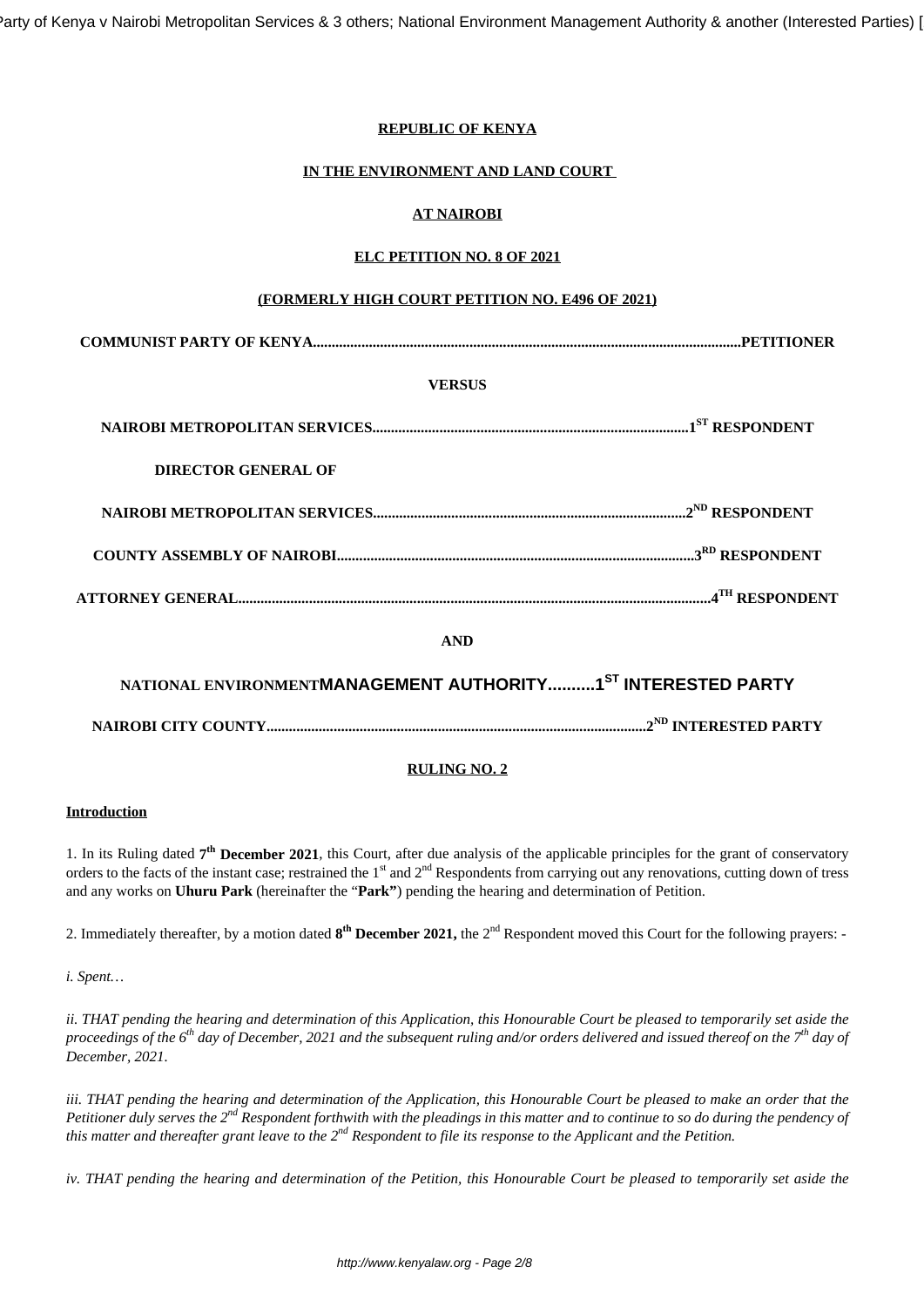*proceedings of the 6th day of December, 2021 and the subsequent ruling delivered by on the 7th day of December, 2021.*

*v. THAT pending the hearing and determination of the Petition, this Honourable Court be pleased to make an order that the Petitioner duly serves the 2<sup>nd</sup> Respondent forthwith with the pleadings in this matter and to continue to so do during the pendency of this matter and thereafter grant leave to the 2nd Respondent to file its response to the Applicant and the Petition.*

*vi. THAT costs of this Application be borne by the Petitioner.* 

3. The Application is supported by the grounds on the face thereof and further by the Affidavit of **Lieutenant General Mohammed Badi** on behalf of the 2<sup>nd</sup> Respondent herein.

4. Pursuant to the directions issued on **10th December 2021**, it was directed that the said Application be served upon all parties for hearing on 1**6 th December 2021.**

5. The 1<sup>st</sup>, 3<sup>rd</sup>, 4<sup>th</sup> Respondents and equally the 2<sup>nd</sup> Interested party supported the Application. The Application was however opposed by the Petitioner while the 1st Interested party held no position leaving it for the Court's determination. The Application was heard by way of oral submissions from the parties.

## **The 2nd Respondent's /Applicant's case**

6. During the hearing of the Application Learned Counsel Mr. Okatch submitted on behalf of the 2<sup>nd</sup> Respondent. He relied on the affidavit sworn by **Lieutenant General Mohammed Badi** on **10th December 2021.** It was his case that he was never served with any pleadings and to date he has equally not been served.

7. He averred that he learnt of the matter through the press on Tuesday  $7<sup>th</sup>$  December 2021 after the delivery of the ruling and he immediately instructed his Advocates **Messrs Okatch & Partners** to verify the accuracy of the same.

8. Conversely, it was stated that the Advocates were able to verify and indeed confirmed the existence of the said orders.

9. The Applicant complained that the said orders were issued without giving him an opportunity to be heard. It was further averred that the Court record for **29th November 2021** had directed the Petitioner to effect service of its pleadings upon all the parties on **6 th December 2021** where further directions would be issued.

10. The Applicant further complained that the Court was misled to believe that service had been effected and the matter was wrongly converted for hearing on **6 th December 2021** when indeed it was actually scheduled for mention for further directions.

11. It was contented that the Court was left with a one-sided highly sensationalised version and unsupported allegations when it proceeded to render its ruling.

12. Additionally, it was contended that the orders were issued on the aspect that there was no public participation and no Environmental Impact Assessment licence yet there was extensive public participation which had been undertaken from 2018 and further an Environmental Impact Assessment (EIA) report was in existence.

13. According to the Applicant, if the proceedings and ruling are not set aside, it will have far-reaching consequences on the impugned project and it will cause great public injustice and extend the unfair manner that the orders of the 7<sup>th</sup> day of December, **2021** were granted.

14. The Applicant further made reference to the *Court of Appeal Case of Civil Appeal Number E291 OF 2021 Independent Electoral and Boundaries Commission v David Ndii & Others* the gist of which was that where service had not been properly effected a right to a fair trial and natural justice was contravened.

15. Counsel for the Applicant concluded his oral submissions by requesting the Court to allow the Application and set aside and/or vary its orders issued on **7 th December 2021** saying no prejudice would be occasioned to the Petitioner.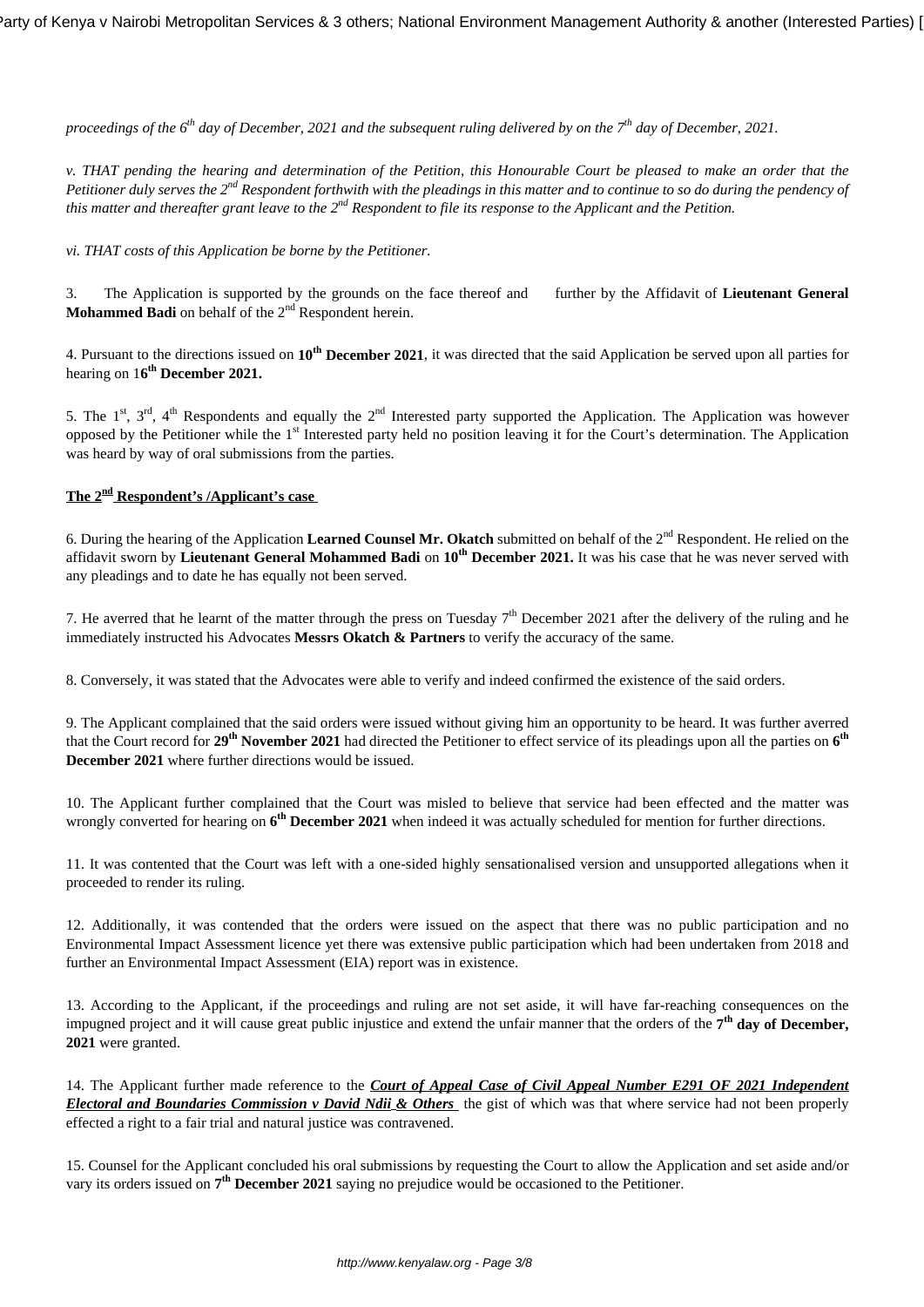# **1 st and 4th Respondents' submissions**

16. The 1<sup>st</sup> and 4<sup>th</sup> Respondents in support of the Application referred to the affidavit sworn on 7<sup>th</sup> December 2021 by Maureen **Njeri** the Director Environment, Water and Sanitation of the 1<sup>st</sup> Respondent.

17. It was stated in the Replying Affidavit that while they acknowledged being served with the Application on  $2^{nd}$  December 2021 for attendance on **6 th December 2021**, they were surprised when the Court proceeded to hear the Application on **6 th December 2021 and** rendered a ruling on  $7^{th}$  **December 2021** without granting them an opportunity to be heard.

18. In respect to the Environmental Impact Assessment (EIA), the  $1<sup>st</sup>$  and  $4<sup>th</sup>$  Respondents further stated that public participation was an ongoing process and as such there was extensive public participation which had been conducted in respect to the rehabilitation of the Park and an EIA report had been submitted to the 1<sup>st</sup> interested party and the same was awaiting issuance of an EIA license.

19. During the oral submissions of the Application, **Learned Counsel Mr. Motari** while requesting the Court to set aside its earlier orders, emphasized on the fact that they were condemned unheard contrary to *Articles 47 and 50 of the Constitution* and he further submitted that the issue of the EIA was not an issue for consideration by the Court and that should the Court have given them an opportunity to be heard, it could have arrived at a different outcome.

# **The 3rd Respondent's and 2nd Interested party's submissions**

20. The  $3<sup>rd</sup>$  Respondent and the  $2<sup>nd</sup>$  Interested party did not file any response to the Application but their Counsels separately made oral submissions supporting the Application. It was their submission that the orders were equally issued *exparte* without granting their clients an opportunity to be heard and thus being contrary to the rules of natural justice. They also opined that the orders were prejudicial to their clients and hence there was greater need to have them set aside.

# **1 st Interested party's submissions**

21. **Learned Counsel Ms. Sakami holding brief for Mr. Maina Advocate** for the 1st Interested party did not support nor oppose the Application. However she acknowledged that the  $1<sup>st</sup>$  Respondent had submitted an EIA report after the commencement of this case and the same was pending for consideration.

### **The Petitioner's submissions**

22. The Application was strongly opposed by the Petitioner. **Learned Counsel Mr. Wachira** submitted that all the Respondents were served with the Application in accordance with the Court order issued on **29th November 2021** and he had filed an affidavit of service confirming such service. Counsel submitted that in confirmation of service, the  $1<sup>st</sup>$ ,  $2<sup>nd</sup>$  and  $4<sup>th</sup>$  Respondents filed a memorandum of appearance and even appeared during the delivery of the ruling on  $7<sup>th</sup>$  December 2021. It was his further submission that pursuant to *Article 156 of the Constitution,* the Attorney General was permitted to represent such parties which was also the case herein.

23. It was further submitted that, the matters that were being raised by the 2<sup>nd</sup> Respondent in respect to issues of public participation and the EIA were issues that ought to be raised in response to the main Petition and not to have been brought by an application seeking for variation and setting aside of the conservatory orders. Counsel also submitted that **paragraph 17 of the Affidavit sworn by Maureen Njeri** had equally confirmed that no EIA licence had been obtained prior to the commencement of the project.

24. The Petitioner concluded his submission by urging the Court to dismiss the Application with costs.

### **Analysis and determination**

25. The Court has carefully considered the Application as well as the parties' affidavits and oral submissions for and against the Application. In my humble view, the main issue for determination is whether this Court should proceed to set aside the proceedings of **6 th December 2021** and its subsequent ruling and/or conservatory orders issued on **7 th December 2021.**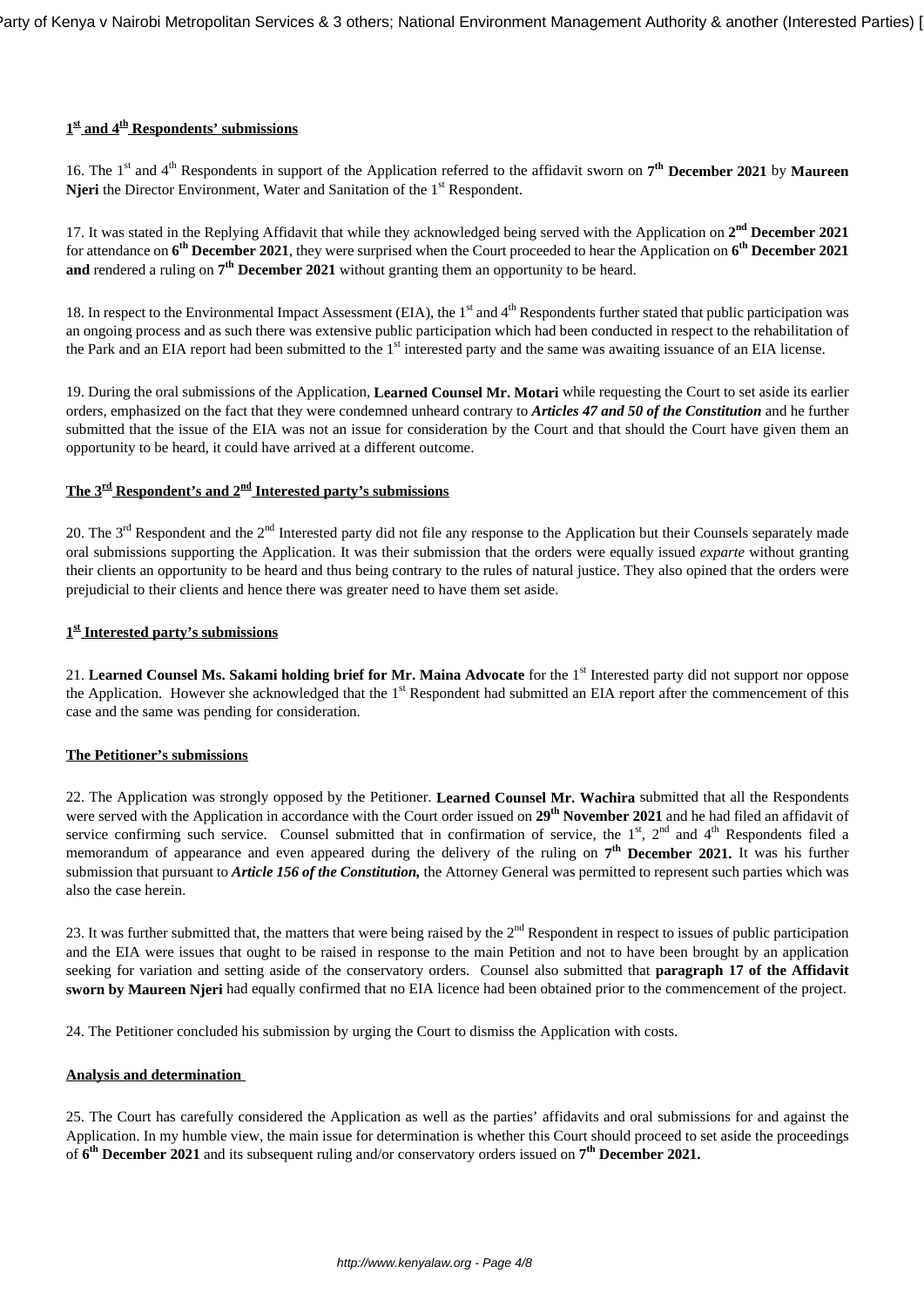26. On issuance of conservatory orders, *Rule 23 of the Constitution of Kenya (Protection of Rights and Fundamental Freedoms) Practice and Procedure Rules 2013 (The Mutunga Rules)* provides as follows: -

*Rule 23;*

*"Conservatory or interim orders*

*(1) Despite any provision to the contrary, a Judge before whom a petition under rule 4 is presented shall hear and determine an Application for conservatory or interim orders.*

*(2) Service of the Application in sub rule (1) may be dispensed with, with leave of the Court.*

*(3) The orders issued in sub-rule (1) shall be personally served on the respondent or the advocate on record or with leave of the Court, by substituted service within such time as may be limited by the Court."*

27. On setting aside of conservatory orders, *Rule 25 of Mutunga rules* provides as follows: -

*"Setting aside, varying or discharge an order issued under rule 22 may be discharged, varied or set aside by the Court either on its own motion or on Application by a party dissatisfied with the order."*

28. It is thus evident that the *Mutunga Rules* do not specifically provide for the form in which a conservatory order may be set aside or reviewed. However, the Civil Procedure Rules still remain the parent rules for reference, and where there is a lacuna in a procedure under the *Mutunga Rules*, the *Civil Procedure Rules* apply.

29. The jurisdiction of the Court to review its own orders is provided for in *Section 80 of the Civil Procedure Act and Order 45 Rule of the Civil Procedure Rules 2010*

*Section 80* stipulates: -

*"Any person who considers himself aggrieved—*

*(a) by a decree or order from which an appeal is allowed by this Act, but from which no appeal has been preferred; or*

*(b) by a decree or order from which no appeal is allowed by this Act may apply for a review of judgment to the court which passed the decree or made the order, and the court may make such order thereon as it thinks fit."*

30. *Order 45 Rule 1 of the Civil Procedure Rules* is couched in similar terms and goes on to provide the procedure and the conditions that an Applicant must satisfy as follows: -

*"45(1) Any person considering himself aggrieved—*

*(a) by a decree or order from which an appeal is allowed, but from which no appeal has been preferred; or*

*(b) by a decree or order from which no appeal is hereby allowed, and who from the discovery of new and important matter or evidence which, after the exercise of due diligence, was not within his knowledge or could not be produced by him at the time when the decree was passed or the order made, or on account of some mistake or error apparent on the face of the record, or for any other sufficient reason, desires to obtain a review of the decree or order, may apply for a review of judgment to the court which passed the decree or made the order without unreasonable delay."*

31. In this regard, for a Court to review its own orders, it must be demonstrated that there is discovery of *new and important matter or evidence.* It must also be shown that the new evidence was not within the knowledge of the party seeking review or could not be produced at the time the orders were made. Such party must also satisfy the Court that this was the case even after exercise of due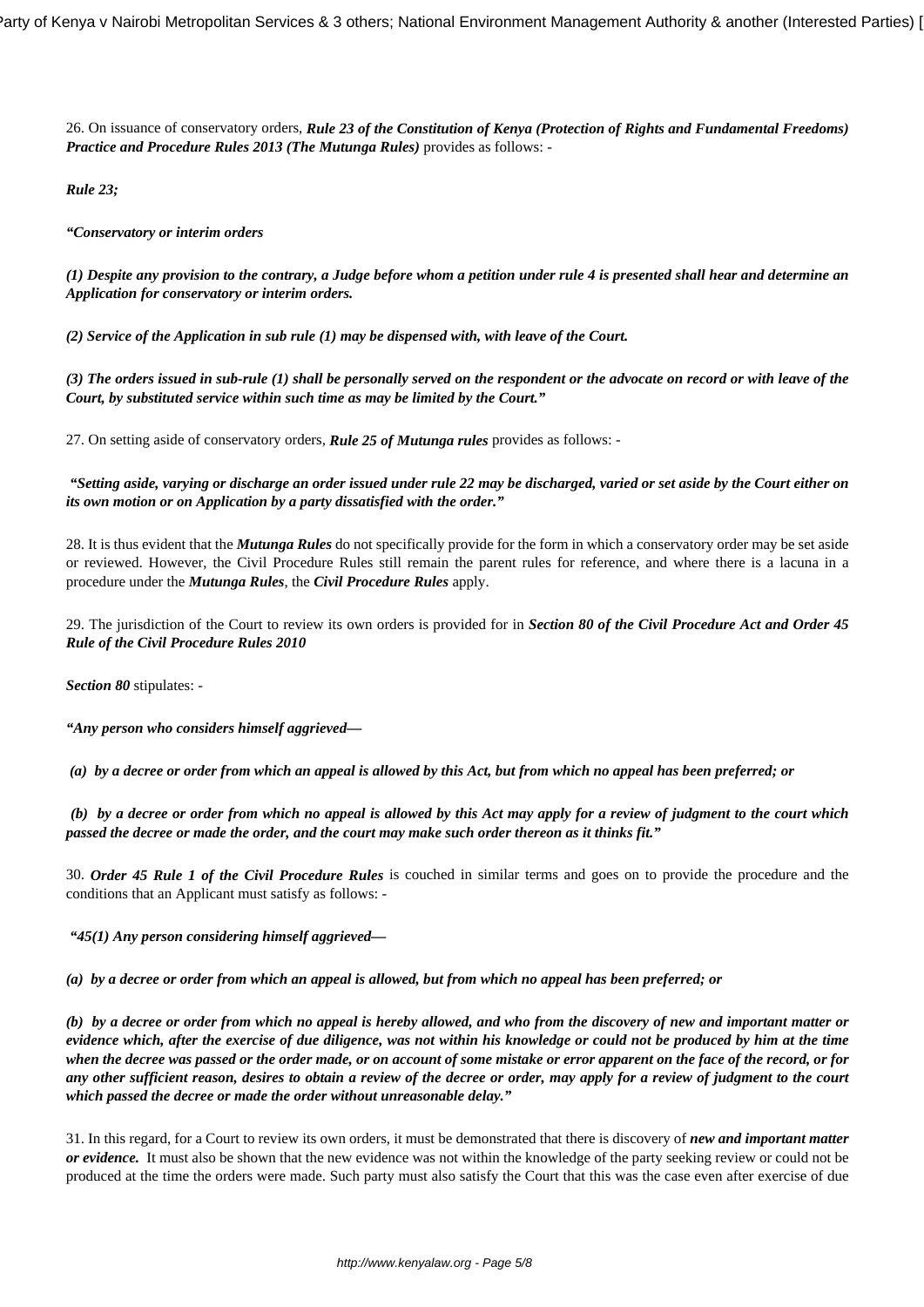diligence. A Court will also review its orders if it is demonstrated that there is *some mistake or error apparent on the face of the record, or for any other sufficient reason*. The error must be evident on the face of the record and should not require much labour in explanation. An Application for review must also be made *without unreasonable delay.*

32. In the instant case, the Conservatory Order was issued on **7 th December, 2021** and the Application was filed on **10th December 2021**. The Application was therefore filed timeously.

33. In the case of *Benjoh Amalgamated Ltd vs Kenya Commercial Bank Ltd [2014] eKLR* it was held that review orders are intended to correct mistakes and human error and should be issued in exceptional circumstances.

34. What constitutes an error on the face of the record is well settled. The error must be evident on the face of the record and should not require an elaborate argument to be established. This was the holding of the Court of Appeal in the case of *National Bank of Kenya Limited v Ndungu Njau [1997] eKLR, w*hich stated: -

*"A review may be granted whenever the court considers that it is necessary to correct an apparent error or omission on the part of the court. The error or omission must be self evident and should not require an elaborate argument to be established. It will not be a sufficient ground for review that another Judge could have taken a different view of the matter. Nor can it be a ground for review that the court proceeded on an incorrect exposition of the law and reached an erroneous conclusion of law. Misconstruing a statute or other provision of law cannot be a ground for review"*

35. The 2nd Respondent has premised the Application that the proceedings of **6 th December 2021** and subsequent ruling delivered on 7<sup>th</sup> December 2021 was issued on the mistaken belief that the 2<sup>nd</sup> Respondent was served. According to the Applicant, the Petitioner had misled the Court that there had been proper service which was not the correct position.

36. The Applicant and those supporting the Application complained that the impugned order was made without the parties being heard first and further that the same proceeded when the matter was scheduled for mention and or directions and not the hearing of the Application.

37. Where a party comes to Court and disputes service, the Court is faced with two options:

*i) To consider and examine whether the affidavit of service that was filed demonstrated proper service, or;*

*ii) To allow the party disputing service upon moving the Court appropriately to cross examine the process server on the veracity and contents of the affidavit of service on record.*

38. In the instant case, the 2<sup>nd</sup> Respondent disputed service but did not make an request for cross examination of the process server. Hence therefore the Court is obligated to scrutinize whether the affidavit of service that was placed on record prior to the proceedings of  $6<sup>th</sup>$  and  $7<sup>th</sup>$  December 2021 demonstrated proper service.

39. I have perused the affidavit of service that was filed on  $2<sup>nd</sup>$  December 2021 and wish to highlight the following aspects which I will flag out for the purposes of this ruling; that paragraph 2 of the affidavit of service sworn by one **Boniface Kilonzo** a process server on  $2<sup>nd</sup>$  **December 2021** deposed as follows: -

# *Paragraph 2.*

*"That on 2nd December 2021 at 8.00am, I received in duplicate copies of the mention notice dated 1st December 2021 and Notice of Motion Application under certificate of urgency dated 22nd November 2021 from M/S Wandeto Wachira Advocates with instructions to serve the same upon the Respondents therein".*

# *Paragraph 4.*

*"That on the same day at 9.30am, I proceeded to the Offices of the 2nd Respondent located at Kenyatta International Conference Centre, where I met a secretary to whom I introduced myself to and explained the purpose of my visit. The said secretary*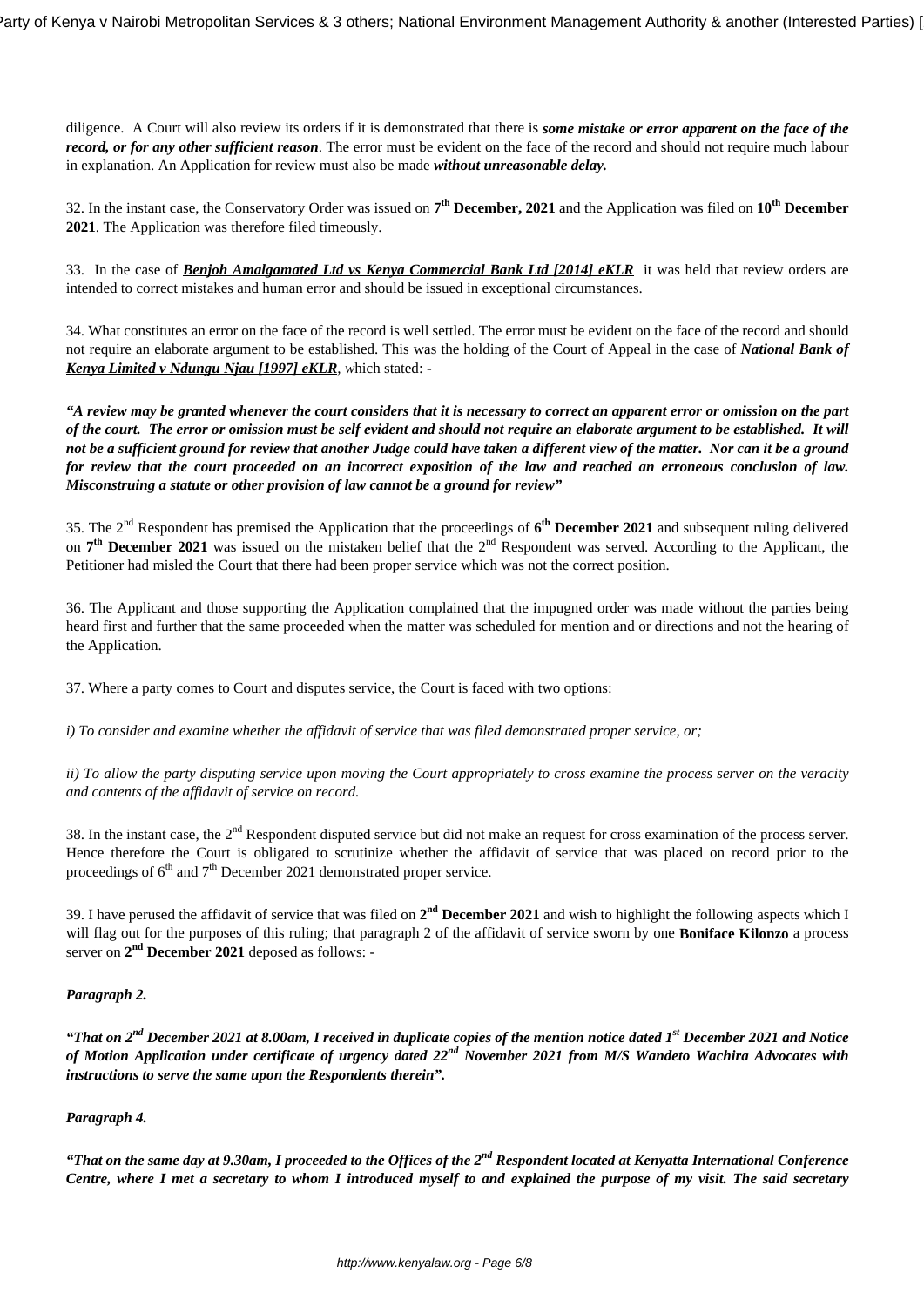*accepted my service and stamped and signed on my return copy".*

## *Paragraph 8.*

*"That I hereby return to this Honourable Court a copy of the mention notice dated 1st December 2021 and notice of motion Application under certificate of urgency having been duly served upon all the parties."*

40. The 1<sup>st</sup> Respondent's replying affidavit at paragraph 4 also deposed as follows: -

*"That the Petitioner filed an Application dated 22nd November 2021 and on 29th November 2021, the Court directed the Petitioner to serve the Application and the petition on the respondents for directions on 6th December 2021 which Application was served on 2nd December 2021…."*

41. A keen perusal of the said affidavits clearly confirms that there was service on all the Respondents including the 1<sup>st</sup> interested party who attended the Court proceedings of **6 th December 2021.**

42. I am also guided by *Order 5, rule 9 of the Civil Procedure rules, Mode of service on the Government* 

*(3) All documents to be served on the Government for the purpose of or in connection with any civil proceedings shall be treated for the purposes of these Rules as documents in respect of which personal service is not requisite.*

*(4) In this rule, "document" includes writs, notices, pleadings, orders, summonses, warrants and other documents, proceedings and written communications.*

43. In view of the foregoing, 1 therefore find that service was properly effected and all the Respondents including the  $2<sup>nd</sup>$ Respondent were served. The 2<sup>nd</sup> Respondent cannot choose at this stage to argue that he was never personally served.

44. On the other aspect of whether or not the Respondents were not granted a fair hearing prior to the issuance of the orders of **7 th December 2021**, the record shows that when the matter came up *ex-parte* on **29th November 2021**, the Court directed that all parties be served first. Later when the matter came up on **6 th December 2021**, the Court directed the learned Counsels present for the Petitioner and the Interested party to specifically address the Court on the issue of the conservatory orders which they did. The fact that the Respondents opted not to attend does not give them the right to complain at this stage. The complaint is therefore without any basis, and is not merited.

45. A right to a fair hearing and due process of the law is enshrined in our Constitution under *Article 50*. It is not lost to this Court that there are exceptions to the general rule that a party should not be condemned unheard. I am guided by the decision in the case of *Thomas Edison Ltd. vs. Bathok 1912 15 C.L.R. 679* wherein it was held thus:-

*"There is a primary precept governing administration of justice that no man is to be condemned unheard and therefore, as a general rule, no order should be made to the prejudice of a party unless he has the opportunity of being heard in defence, but instances occur where justice could not be done unless the subject matter of the suit is preserved and, if that is in danger of destruction by one party or if irremediable by one party, interim orders may issue to give room to the court to determine the dispute on the merits."*

46. A party who after being served and duly notified of the proceedings cannot plead of his violation of the right to a fair hearing to the same proceedings on his own failure to attend the said proceedings. A right to a fair hearing applies to all the parties and it is equally the duty of each and every party to attend court proceedings when duly notified.

47. The Court also respectfully disagrees with the submissions of the  $2<sup>nd</sup>$  Respondent and those is support of the Application that it could not have considered to hear an application for conservatory orders on **6 th December 2021**. As per the Court directions that were issued on **29th November 2021**, the Court had declined to grant the said orders *exparte* but ordered that the application be served for directions and further orders on  $6^{th}$  December 2021 when the Court would consider the same. Hence therefore on  $6^{th}$ **December 2021**, nothing stopped the Court from considering the said application since in a Constitutional Petition as was the case